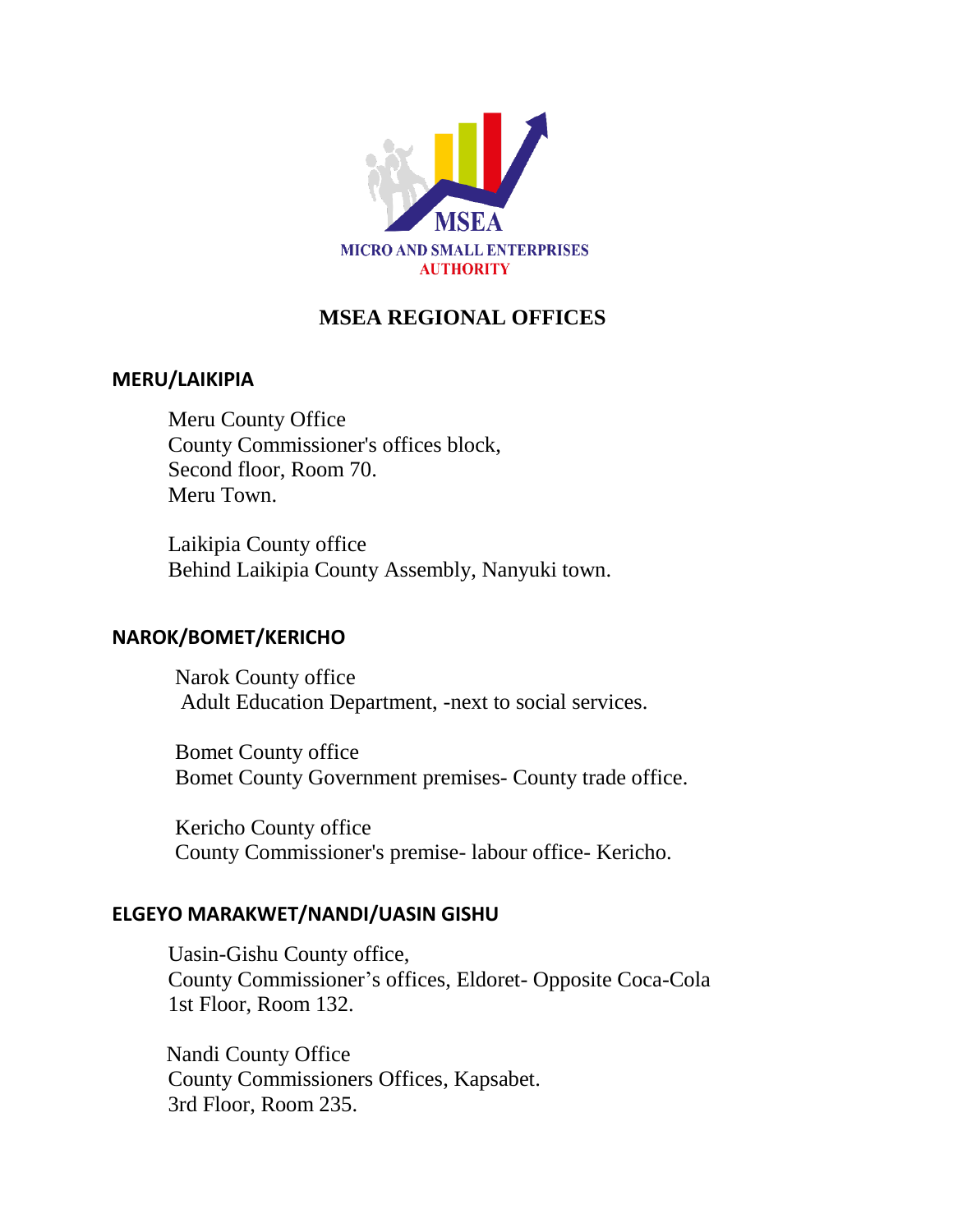Elgeiyo Marakwet County Office County Commissioners Offices, Iten. Treasury Offices.

Eldoret Biashara Centre, KEBS Building, near Lands offices. 1st Floor, Biashara Centre Wing**.**

# **MIGORI/HOMABAY**

MSEA Homabay County Office County Commissioner's office- Homabay Ministry of Labor Building Door No. 13.

Migori County Office Ministry of youths building - Youths Empowerment Centre Door No. 3

### **WAJIR/MANDERA/GARISSA**

Garissa Regional Office, North Eastern Regional HQ (Former Provincial HQ), First Floor, Right wing, Room 85 opposite National Aids Control Council office.(Garissa)

#### **NAKURU/BARINGO**

Nakuru County Office Rift Valley Regional Headquarters- Nakuru Town Ground Floor, Block D Room 19&20

Baringo County Office Baringo County Commissioner's offices- Kabarnet Town Labour office building Room 5.

#### **LAMU/TANA RIVER**

Tana River /Lamu Office County cooperative house next to Tana River county assembly - Hola Town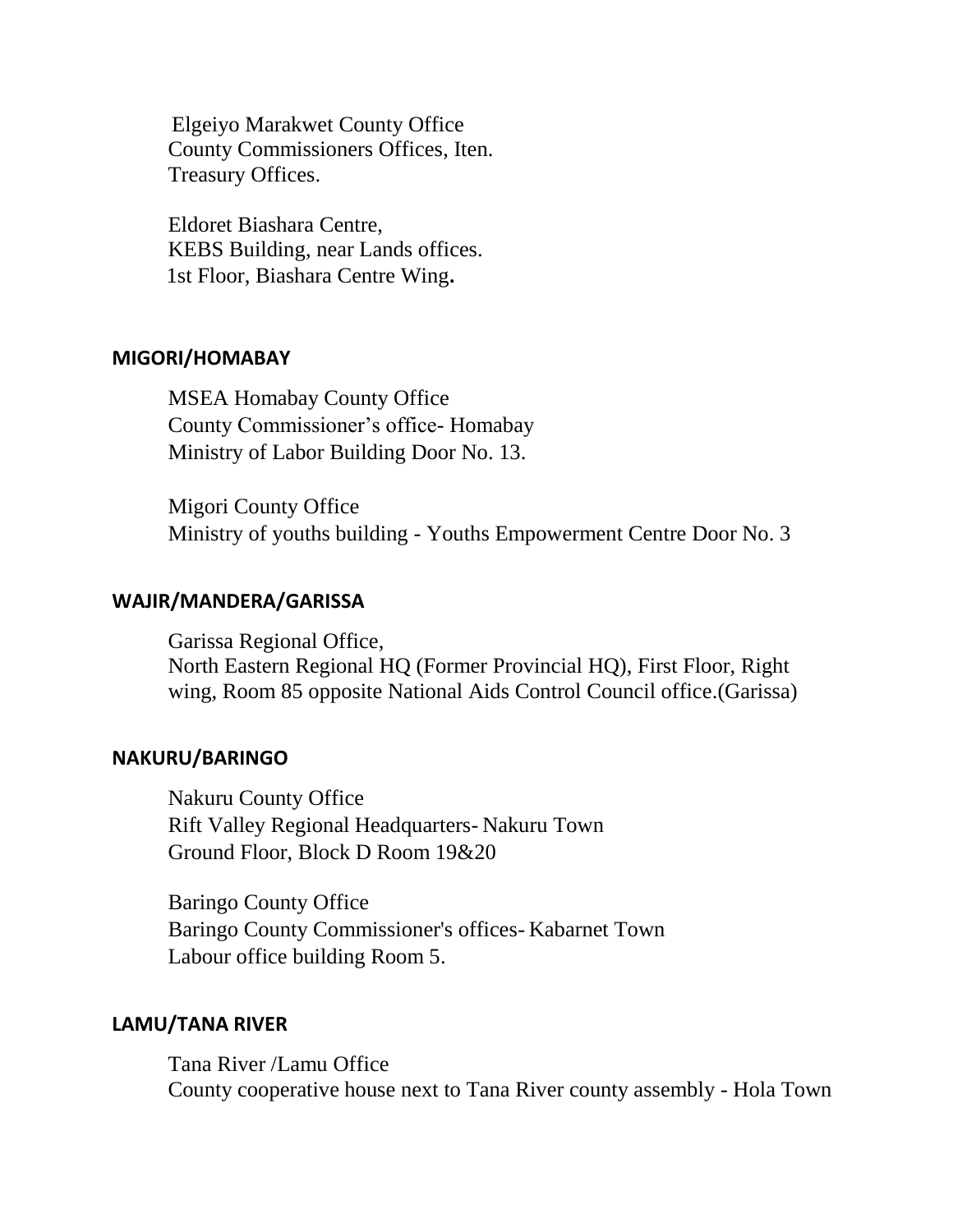### **SAMBURU/ISIOLO/MARSABIT**

 Isiolo/Samburu/Marsabit regional office Ministry of ICT first floor, opposite county HQ- Isiolo.

 Samburu County office DCC Samburu central office

### **WEST POKOT/TURKANA**

 West Pokot County Offices Investment and Cooperative County Offices

Turkana County Office is located at Lodwar CIDC

# **THARAKANITHI/EMBU**

Embu County office Ministry of labour and social protection block behind Embu town library – Embu town.

Tharaka Nithi County office Chuka Juakali site/CIDC opposite -Chuka town county assembly offices along NBI-Meru highway -Chuka town.

#### **KISII/NYAMIRA**

Kisii County Offices County Commissioner's Office Adjacent to Ministry of Labour and Social Protection Offices.

Nyamira County Offices Nyamira County Commisioners Office Complex 3 rd Floor Rm 323B.

# **KISUMU/SIAYA**

Kisumu Regional Offices Huduma Centre Building, Block B 3rd Floor.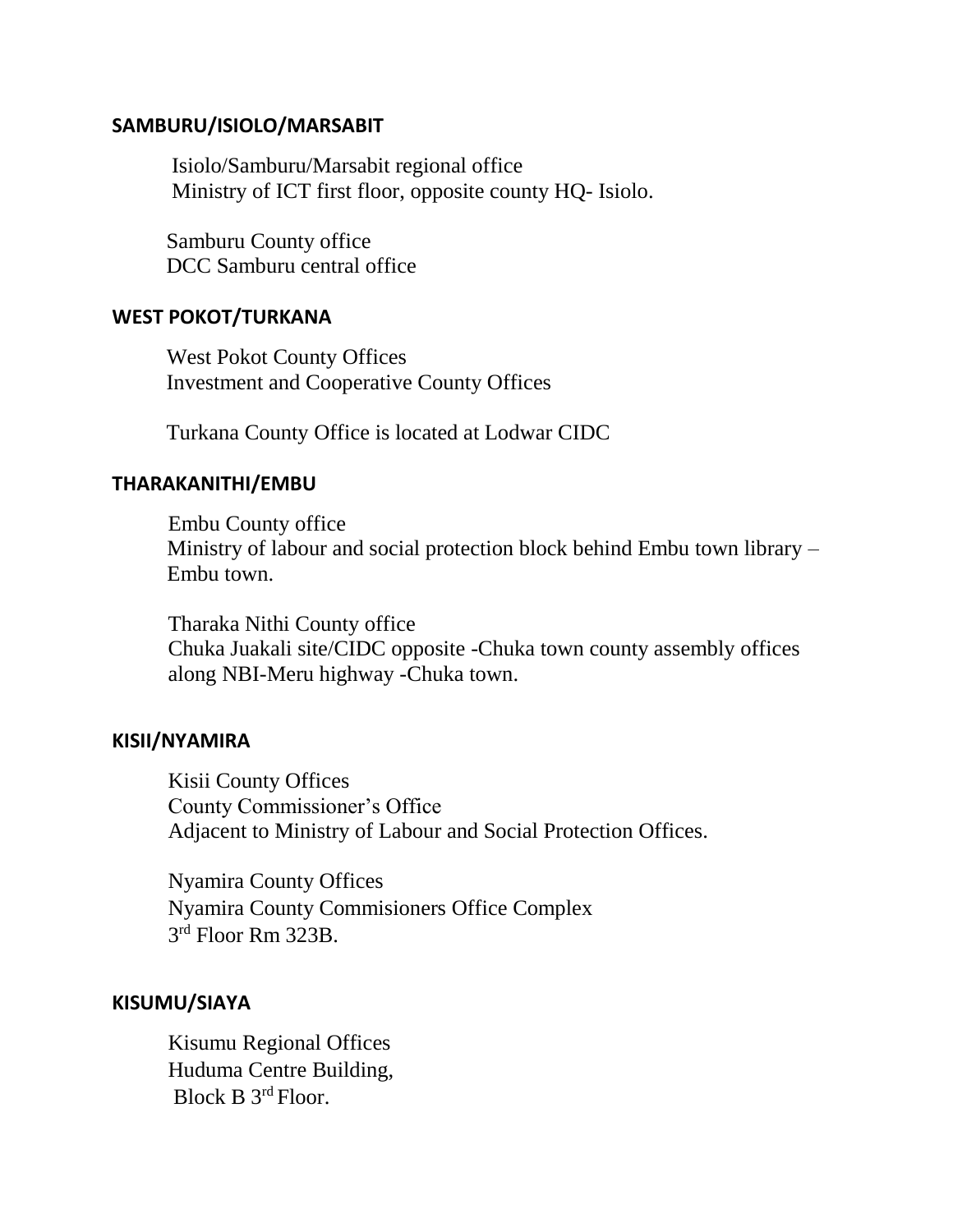Siaya County Office County Commissioner's compound- National Employment Authority (NEA) building.

# **MAKUENI/MACHAKOS/KITUI**

Machakos Offices Ministry of Labour building, Mwatu wa Ngoma Street.

 Kitui County Office Ministry of Labour building, kwa Ngindu road, Kitui.

### **BUSIA/TRANSZOIA/BUNGOMA**

Trans Nzoia County Office Trans Nzoia County Commissioner's Headquarters, 3rd Floor.

Bungoma County Ministry of Labour, - Labour building, Door No. 8.

### **NAIROBI/KIAMBU/KAJIADO**

 Nairobi County Office Nyayo house -14th floor room 28.

 Kiambu County Office Ministry of labor building -Thika town and Kiambu town

 Kajiado County Office Kajiado County Commissioner's Office, block No. 3.

# **KWALE/TAITA TAVETA**

 Kwale/Taita Taveta regional office KIE Office Blocks, Kariokor- VOI